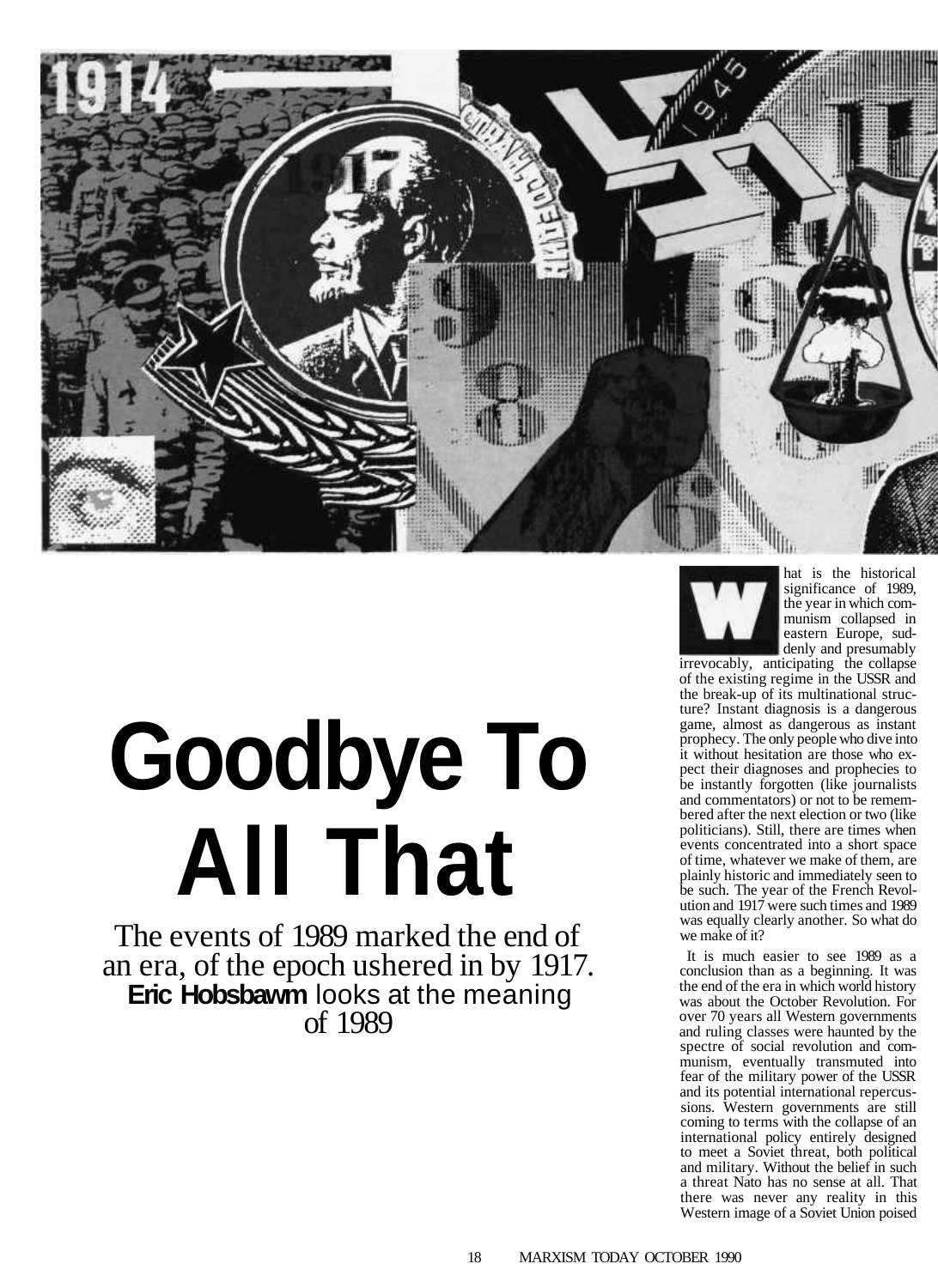

to overrun or nuke the 'free world' at a moment's notice only proves how deep the fear of communism was. For over 70 years international politics has been waged by one side as a crusade, a cold war of religion, with a brief intermission for confronting the more real dangers of the Berlin-Tokyo axis.

On the other side it had long been clear that it was no such thing. It is true that Lenin and the Bolsheviks saw October as the first phase of the world revolution which would overthrow all capitalism. The early generations of communists (including the present writer) still joined what we thought of as a disciplined army to fight and win the world revolution. Nikita Khrushchev, the only peasant ever to rule Russia (or for that matter any important state), still sincerely believed that communism would bury capitalism, though not by revolution. And the dramatic extension of both anti-imperialist and communist revolution after world war two seemed at first sight to confirm the prospect.

Nevertheless, it is clear that from the early 1920s onwards the USSR's policy was no longer designed to achieve world revolution, although Moscow would certainly have welcomed it. In the era of Stalin, who actively discouraged bids for power by any communist party and distrusted communist parties who made revolution against his advice, Soviet policy was cautious and essentially defensive, even after the stunning victories won by the Red Army in world war two. Khrushchev, unlike Stalin, took risks and lost his job for it. Whatever Brezhnev wanted to do, spreading communism all over the world, let alone

**'Those of us who believed that the October Revolution was the gate to the future of world history have been shown to be wrong'** 



invading the West, were neither within his power nor on his agenda.

After 1956, when the international communist movement visibly began to disintegrate, various groups outside the Moscow orbit claimed the original marxist-leninist or at least the worldrevolutionary inheritance. On a world scale, neither the 57 varieties of trotskyists, maoists, revolutionary marxists, neo-anarchists and others, nor the states nominally committed to their support, amounted to anything. Even within particular countries their impact, except for brief moments, was usually marginal. The most systematic attempt to spread revolution along these lines, the Cuban revolutionary export drive of the 1960s, did not even begin to look like getting anywhere. Unlike the first world revolutionary wave of 1917-19 and the second wave which followed world war two, the third wave, coinciding with the world crisis of the 1970s, even lacked a unified ideological tradition or pole of attraction. The most important social upheaval of this period by far, the Iranian revolution, looked to Muhammad and not to Marx. The communists, though central to the ending of the last hold-overs of the European fascist era, were soon side-lined in post-Salazar Portugal and post-Franco Spain by what claimed to be social democrats.

But if there was no significant movement to overthrow capitalism worldwide, revolutionaries still hoped that its contradictions and those of its international system made it vulnerable perhaps one day fatally vulnerable and that marxists, or at any rate socialists, would provide the alternative to it. If communist power did not look like

expanding much except in small Latin American countries and, nominally, African states of little international significance, the world was still divided into the 'two camps', and any country or movement which broke with capitalism and imperialism tended to gravitate or to be notionally absorbed into the socialist sphere. Ex-colonies which did not claim in some sense to be 'socialist' or which did not look in some way to the Eastern model of economic development were rare birds indeed in the generation or two after 1945. In short, world politics could still be seen, even on the left, as the working out of the consequences of the October Revolution.

> ll this is now over. Communism in eastern Europe has dissolved or is dissolving. So is the USSR

ent, as the v<br>quences of the discovery of the same of the same of the same of the same of the same of the same of the same of the same of the same of the same of the same of the same of the same of the same of the same of as we have known it. Whatever China will be like when the last of the Last March generation is dead, it will have little to do with Lenin and less with Marx. Outside the former regions of 'real socialism' there are probably not more than three communist parties with genuine mass support (Italy, South Africa and the regionally concentrated CP-Marxist of India), and one of them wants to rejoin international social democracy as fast as it can. We are seeing not the crisis of a type of movement, regime and economy, but its end. Those of us who believed that the October Revolution was the gate to the future of world history have been shown to be wrong. What was wrong about Lincoln Steffens' 'I have seen the future and it works', was not that it failed to work. It worked in a rackety way, and it has great and in some cases astonishing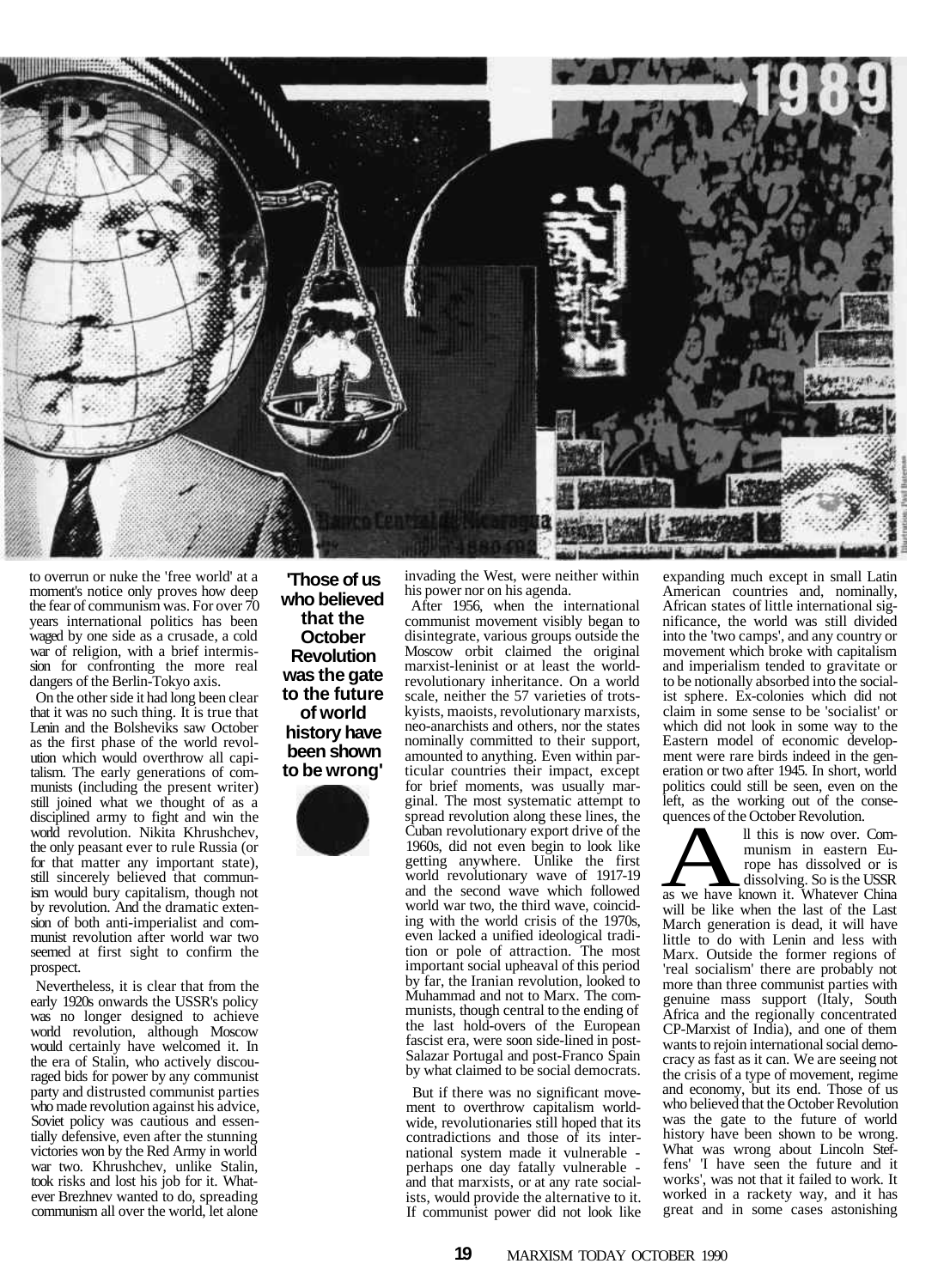achievements to its credit. But it turned out not to be the future. And when its time came, at least in eastern Europe, everyone including its rulers knew this, and it collapsed like a house of cards.

**How did it happen that the fear, or the**  hope, or the mere fact of October 1917 dominated world history for so long, and so profoundly, that not even the coldest of cold-war ideologists expected the sudden, virtually unresisted disintegration of 1989? It is impossible to understand this, ie, the entire history of our century, unless we remember that the old world of global capitalism and bourgeois society in its liberal version collapsed in 1914, and for the next 40 years capitalism stumbled from one catastrophe to the next. Even intelligent conservatives would not take bets on its survival.

A simple list of the earthquakes that shook the world during this period is enough to make the point: two world wars, followed by two bouts of global revolution, leading to the wholesale collapse of old political regimes and the installation of communist power, first over one-sixth of the world's surface and later over one-third of the world's population; plus the dissolution of the vast colonial empires built up before and during the imperialist era. A world economic crisis brought even the strongest capitalist economies to their knees, while the USSR seemed to be immune to it. The institutions of liberal democracy virtually disappeared from all but a fringe of Europe between 1922 and 1942 as fascism and its satellite authoritarian movements and regimes rose. But for the sacrifices of the USSR and its peoples, Western liberal capitalism would probably have succumbed to this threat and the contemporary Western world (outside an isolated USA) would now consist of a set of variations on authoritarian and fascist regimes rather than a set of variations on liberal ones. Without the Red Army the chances of defeating the Axis powers were invisible. Perhaps history, in its irony, will decide that the most lasting achievement of the October Revolution was to make the 'developed world' once again safe for 'bourgeois democracy'. But that is of course to assume that it will remain safe....

Franchi with remain sare....<br>
For 40 years capitalism lived<br>
through an era of catastrophe,<br>
vulnerability and constant<br>
instability, with a future that<br>
seemed entirely uncertain. Moreover, or 40 years capitalism lived through an era of catastrophe, vulnerability and constant instability, with a future that during this era it faced, for the first time, a system claiming to provide an alternative future: socialism. In the most traumatic years of this era, the early 1930s, when the very mechanism of the capitalist economy, as hitherto known, apparently ceased to function and Hitler's triumph in Germany dealt a body-blow to liberal institutions, the USSR appeared to make its most dramatic advances. In retrospect it seems amazing that liberal and conservative politicians (not to mention those of the Left) went to Moscow to learn lessons

('plan' became a buzz-word across the Western political spectrum), or that even socialists could have sincerely believed that their economies would outproduce the Western system. In the days of the Great Slump it did not seem absurd at all.

On the contrary, what was entirely unexpected, not least by governments and businessmen anxious about postwar ruin and possible depressions, was the extraordinary surge of global economic growth after the second world war. This turned the third quarter of the present century into the all-time golden age of capitalist development: the 'Thirty Glorious Years' in the French phrase. So unexpected was it, that the existence of this super-boom was only slowly recognised, even by those who benefited from it - 'You never had it so good' did not become a British political slogan until 1959 - and was fully recognised only in retrospect, after the boom had come to an end in the early 1970s. Initially it did not look like a specifically capitalist triumph, since both 'camps' at least in Europe and Asia - were busy recovering from the ravages of war, and the rate of growth of the socialist economies during this period was generally considered to be as fast, if not faster, than the rest.

**'For the time being there is no part of the world that credibly represents an alternative system to capitalism'** 

> However, from some time in the 1960s it became patent that capitalism had surmounted its era of catastrophe, although it was not yet so evident that the socialist economies were running into serious trouble. Nevertheless, in material and technological terms the socialist camp was clearly no longer in the race.

> **Somehow the heritage of the age of** catastrophe was surmounted, or at least buried. Fascism and its associated forms of authoritarianism were destroyed and liquidated in Europe, and variants of liberal democracy once again became the normal political regimes in the metropolitan countries. (In what now came to be called the Third World this was notably not the case.) The colonial empires of the imperialist era, notoriously the Achilles heel of their metropoles, were politically decolonised. Both processes, decisively initiated in 1945-48, were essentially completed in the 1970s.

> War, which had twice swept through the developed world, and especially Europe, was eliminated from this region, partly by being transferred to the Third World. There the years from 1945 to 1990 have probably seen rather more bloodshed and destruction than any other period of comparable length in modern history. Peace in the developed world was probably not maintained simply by the fear of nuclear war, and by mutual deterrence, ie, in practice by the deterrent effect of the Soviet nuclear arms on the USA after the end of the shortlived and extremely dangerous period of US nuclear monopoly<sup>1</sup>.

> It was also due to three factors: a world politics simplified into a game for two

players; the Yalta agreement which in practice demarcated each superpower's zone in Europe, from which neither tried to break out; and, eventually, the unquestionable prosperity and stability of the developed capitalist countries which eliminated the possibility, let alone the likelihood, of social revolution in this region. Outside Europe major wars (without nuclear weapons) were not, of course, eliminated.



ost important of all, capitalism learned the domestic lessons of its age of crisis, both in economics

and in politics. It gave up the sort of free-market liberalism which Reaganite America and Thatcherite Britain, alone among developed Western countries, have tried to restore in the 1980s. (Both, not coincidentally, are capitalist economies on the slide.) The original stimulus for this change was almost certainly political. Keynes himself made no bones about the fact that his aim was to save liberal capitalism. After 1945 the enormous expansion of the socialist 'camp' and the potential threat it presented concentrated the minds of Western governments wonderfully, not least on the importance of social security. The intention of this deliberate break with free-market capitalism was not only to eliminate mass unemployment (which was then regarded as automatically likely to radicalise its victims) but also to stimulate demand. From the mid-1950s it became clear that both these aims were being achieved. Expansion and prosperity made welfare capitalism affordable. It reached its peak in the 1960s, or even in the 1970s, before a new world crisis provoked a fiscal backlash.

Economically, therefore, the turn to a Keynesian mixed economy paid off dramatically. Politically it rested on the deliberate partnership between capital and organised labour under the benevolent auspices of government, which is now known and usually slagged off as 'corporatism'. For the age of catastrophe had revealed three things.

First, that the organised labour movement was a major and indispensable presence in liberal societies. Indeed sometimes, as in central Europe after the 1918 defeat, it emerged briefly as the only state-sustaining force to survive the collapse of empires.

Second, it was not Bolshevik. (Comintern exclusivism actually forced most socialist sympathisers with the October Revolution back into the reformist camp, and kept communists in a minority in the countries of the old Second International until the period of antifascist resistance.)

Third, that the only alternative to buying working-class loyalty with (expensive) economic concessions was to put democracy at risk. For this reason, even the fanatical economic neo-liberalism of Thatcher's type has so far not actually been able to dismantle the welfare state, or to cut down its expense.

The political consequences of leaving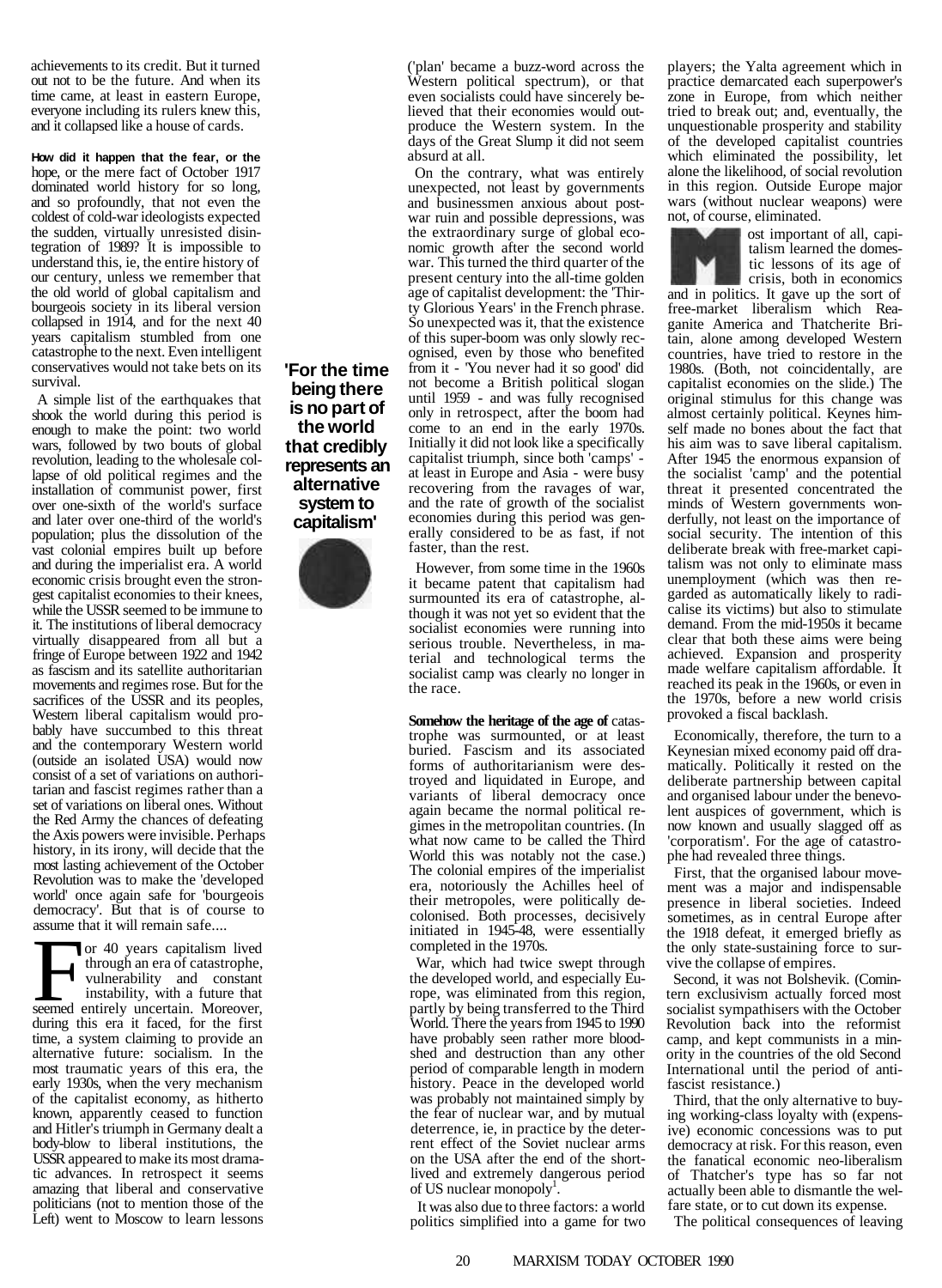populations naked to fend for themselves in the blizzards of genuine neoliberal capitalism are too unpredictable to risk - except by graduates of business schools advising Third World and formerly socialist countries from local Hilton hotels. (Even the International Monetary Fund has discovered that there are limits to the sacrifices that can be imposed on remoter peoples.)

However, social Keynesianism, New Deal policies and 'corporatism' visibly bore the birthmarks of the era of capitalist troubles. The world capitalism that emerged from the 'Thirty Glorious Years' and (in the developed world) sailed through the economic gales of the 1970s and 1980s with surprisingly little difficulty, was no longer in trouble. It had entered a new technological phase. It had restructured the world into a substantially transnational economy with a new international division of production.

The two main pillars of the social-Keynesian era, economic management by nation-states and a mass industrial working class, especially one organised by traditional labour movements, did not so much crumble as slim down. Neither was any longer capable of carrying such heavy loads as before. Both Keynesian policies and the (mainly socialdemocratic) parties most firmly identified with them were clearly in difficulties, even though the essential foundation of any flourishing capitalism remained as before: a mixed public-private 'social market economy' (ie, profits plus a welfare state and social rights), an interweaving of private enterprise, public enterprise and a good deal of public control. To this extent the past 15 years have seen the fading away of another part of the heritage of the era from 1914 to the early 1950s.



owever, a major symptom and product of that era remained: the third of the

world under 'really existing socialism'. It did not 'fail' in any absolute sense, in spite of the growing sense that these economies required fundamental reforms, and the failure of the various attempts to reform them. Probably people in the USSR and in most of eastern Europe were better off in the 1970s than ever before. But three things were increasingly clear.

First, socialism was incapable of moving fully into, let alone generating, the new hi-tech economy, and was therefore destined to fall ever further behind. To have constructed the economy of Andrew Carnegie was no good unless one could also advance further into the economy of IBM - or even of Henry Ford, for socialism signally failed to achieve the mass production of consumer goods.

Second, in the society of global communications, media, travel and transnational economy, it was no longer possible to insulate socialist populations from information about the nonsocialist world, ie, from knowing just how much worse off they were in material terms and in freedom of choice.

Third, with the slowing down of its rate of growth and its increasing relative backwardness, the USSR became economically too weak to sustain its role as a superpower, ie, its control over eastern Europe. In short, Soviet-type socialism became increasingly uncompetitive and paid the price. What is worse, it has so far proved incapable of adapting and reforming. In this it differs from Chinese socialism, whose economic reforms succeeded spectacularly - at least in the rural sector - but at the cost of seriously worsening social conditions; and which has so far fended off political unrest in the cities because the countryside is still predominant. Nor do these weaknesses apply to social-democratic mixed economies.

The Scandinavian countries and Austria have remained in the vanguard of economic and technical development and prosperity while keeping unemployment down and maintaining their ambitious welfare system in good order.

**'Europe has returned to a state of instability, as between the wars. And the new instability, as the Middle Eastern crisis proves, is not only European, but global'** 

**Who has won? Who has lost? And what are**  the prospects? The winner is not capitalism as such, but the old 'developed world' of the OECD countries<sup>2</sup>, which form a diminishing minority of the world's population - say 15% today as against 33% in 1900. (The so-called Newly Industrialising Countries, or NICs, in spite of striking advances, still average only between a quarter and a third of the OECD's average per capita GDP.) The bulk of the world's population, whose governments have pursued economic development since 1917 if not before, without communist regimes, hardly encourage shouts of triumph from the Adam Smith Institute.

Unlike the former 'socialist camp', the non-socialist world contains regions that have actually reverted to local subsistence economy and famine. Moreover, within 'developed' capitalism it is certainly not the Thatcherite free-market Utopia that has won. Even its intellectual appeal has been limited to ultras in the West and to despairing intellectuals in the East who hope that the South Pole is warmer that the North Pole because it is its polar opposite.

Nevertheless, it is undeniable that capitalism, as reformed and restructured during its crisis decades, has once again proved that it remains the most dynamic force in world development. It will certainly continue to develop, as Marx predicted that it would, by generating internal contradictions leading to periodic eras of crisis and restructuring. These may once again bring it close to breakdown, as happened earlier this century. However, the current such period of crisis and restructuring has brought disaster to parts of the Third World, and to the Second World, but not to the First.

Who or what has lost, apart from the regimes of 'really existing socialism', which plainly have no future? The main effect of 1989 is that capitalism and the

rich have, for the time being, stopped being scared. All that made Western democracy worth living for its people social security, the welfare state, a high and rising income for its wage-earners, and its natural consequence, diminution in social inequality and inequality of life-chances - was the result of fear. Fear of the poor, and the largest and best-organised block of citizens in industrialised states - the workers; fear of an alternative that really existed and could really spread, notably in the form of Soviet communism. Fear of the system's own instability.

Instability.<br>
Inis concentrated the minds of<br>
Western capitalists in the<br>
1930s. Fear of the socialist<br>
camp, so dramatically ex-<br>
tended after 1945 and represented by his concentrated the minds of Western capitalists in the 1930s. Fear of the socialist camp, so dramatically ex-

one of two superpowers, kept them concentrated after the war. Whatever Stalin did to the Russians, he was good for the common people of the West. It is no accident that the Keynes-Roosevelt way of saving capitalism concentrated on welfare and social security, on giving the poor more money to spend, and on that central tenet of postwar Western policies - and one specifically targeted at the workers - 'full employment'. As it happens this bias against extreme inequality served capitalist development well. The showpiece countries of postwar economic growth, Japan, South Korea and Taiwan, have enjoyed unusually egalitarian income distributions until recently, partly assured by postwar land reforms by occupying powers determined to counteract revolution.

Today this fear, already reduced by the diminution of the industrial working class, the decline of its movements and the recovery of self-confidence by a flourishing capitalism, has disappeared. For the time being there is no part of the world that credibly represents an alternative system to capitalism, even though it should be clear that Western capitalism represents no solutions to the problems of most of the former Second World, which is likely to be largely assimilated to the condition of the Third World. Why should the rich, especially in countries such as ours, where they now glory in injustice and inequality, bother about anyone except themselves? What political penalties do they need to fear if they allow welfare to erode and the protection of those who need it to atrophy? This is the chief effect of the disappearance of even a very bad socialist region from the globe.

It is too early to discuss long-term prospects for the future. What a Hungarian historian has called 'the short 20th century' (1914-1990) has ended, but all we can say about the 21st is that it will have to face at least three problems, which are getting worse: the growing width of the gap between the rich world and the poor (and probably within the rich world, between its rich and its poor); the rise of racism and xenophobia; and the ecological crisis of the globe which will affect us all. The ways